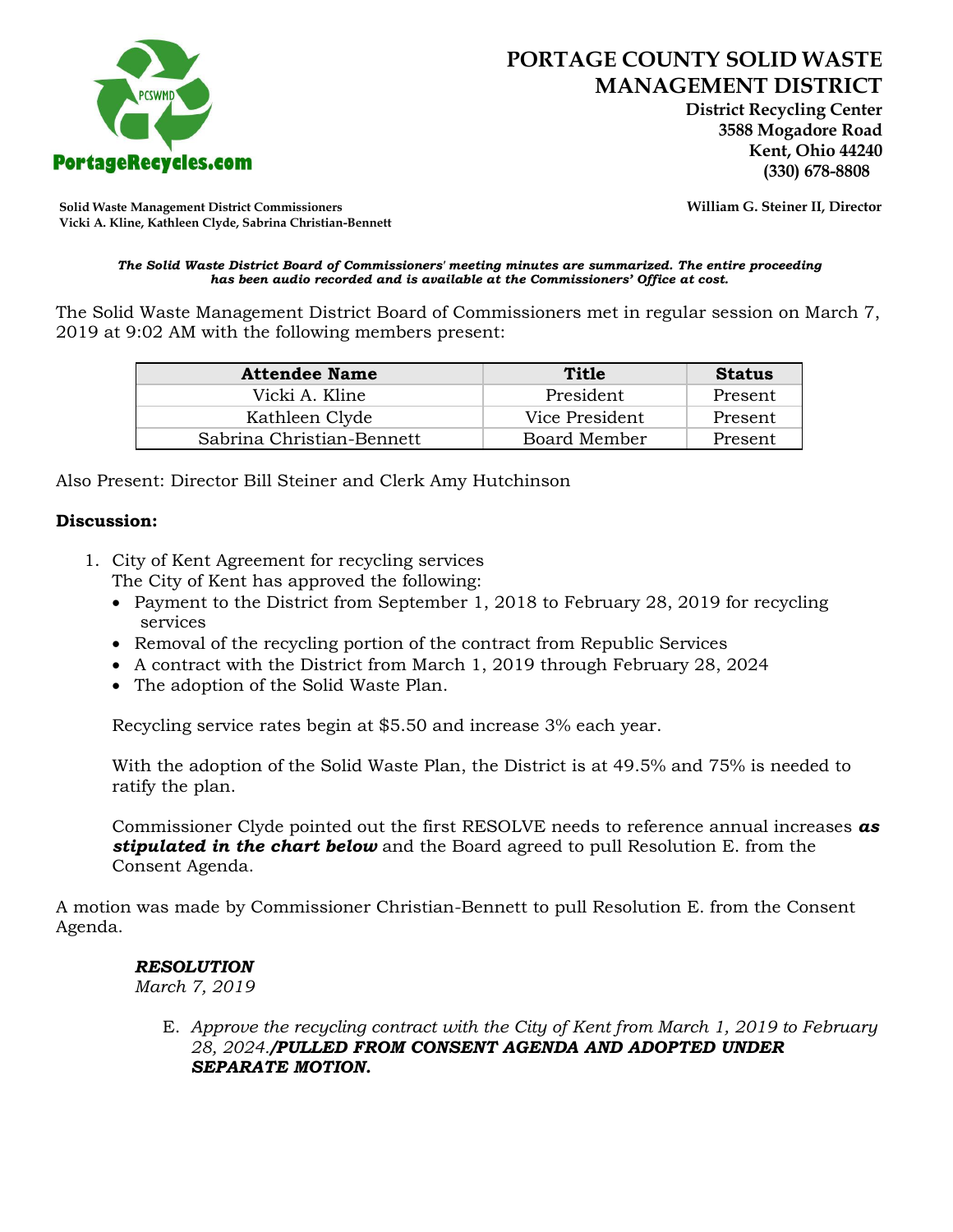## **CONSENT AGENDA**

March 7, 2019

1. **Approval of Minutes February 28, 2019**

## 2. **Resolutions**

- A. Approve the March 12, 2019 bills as presented by the County Auditor and reviewed by the Department of Budget and Finance. /19-030
- B. Approve the March 12, 2019 Journal Vouchers. /19-031
- C. Approve the March 12, 2019 Then & Now certification as presented by the County Auditor. /19-032
- D. Approve the change order with the City of Kent for recycling services./19-033
- *E. Approve the recycling contract with the City of Kent from March 1, 2019 to February 28, 2024./PULLED FROM CONSENT AGENDA AND ADOPTED UNDER SEPARATE MOTION.*
- Motion: by Sabrina Christian-Bennett, seconded by Kathleen Clyde to approve the Consent Agenda for March 7, 2019 as amended.

Roll call vote:Commissioner Christian-Bennett, Yea; Commissioner Clyde, Yea; Commissioner Kline, Yea;

Motion: by Kathleen Clyde, seconded by Sabrina Christian-Bennett to authorize the Portage County Solid Waste Management District to provide curbside collection service to the City of Kent for a five-year period from March 1, 2019 to February 28, 2024, *as revised./19-034*

\* \* \* \* \*

Roll call vote:Commissioner Clyde, Yea; Commissioner Christian-Bennett, Yea; Commissioner Kline, Yea;

# **RESOLUTION NO. 19-030 - RE: BILLS APPROVED AND CERTIFIED TO THE PORTAGE COUNTY AUDITOR FOR PAYMENT.**

It was moved by Sabrina Christian-Bennett, seconded by Kathleen Clyde that the following resolution be adopted:

**RESOLVED,** that the bills were approved and certified to the County Auditor for payment, contingent upon the review of the Portage County Department of Budget and Financial Management, Department of Internal Services or other designee on March 12, 2019 in the total payment amount of **\$28,854.33 for Funds 8300-**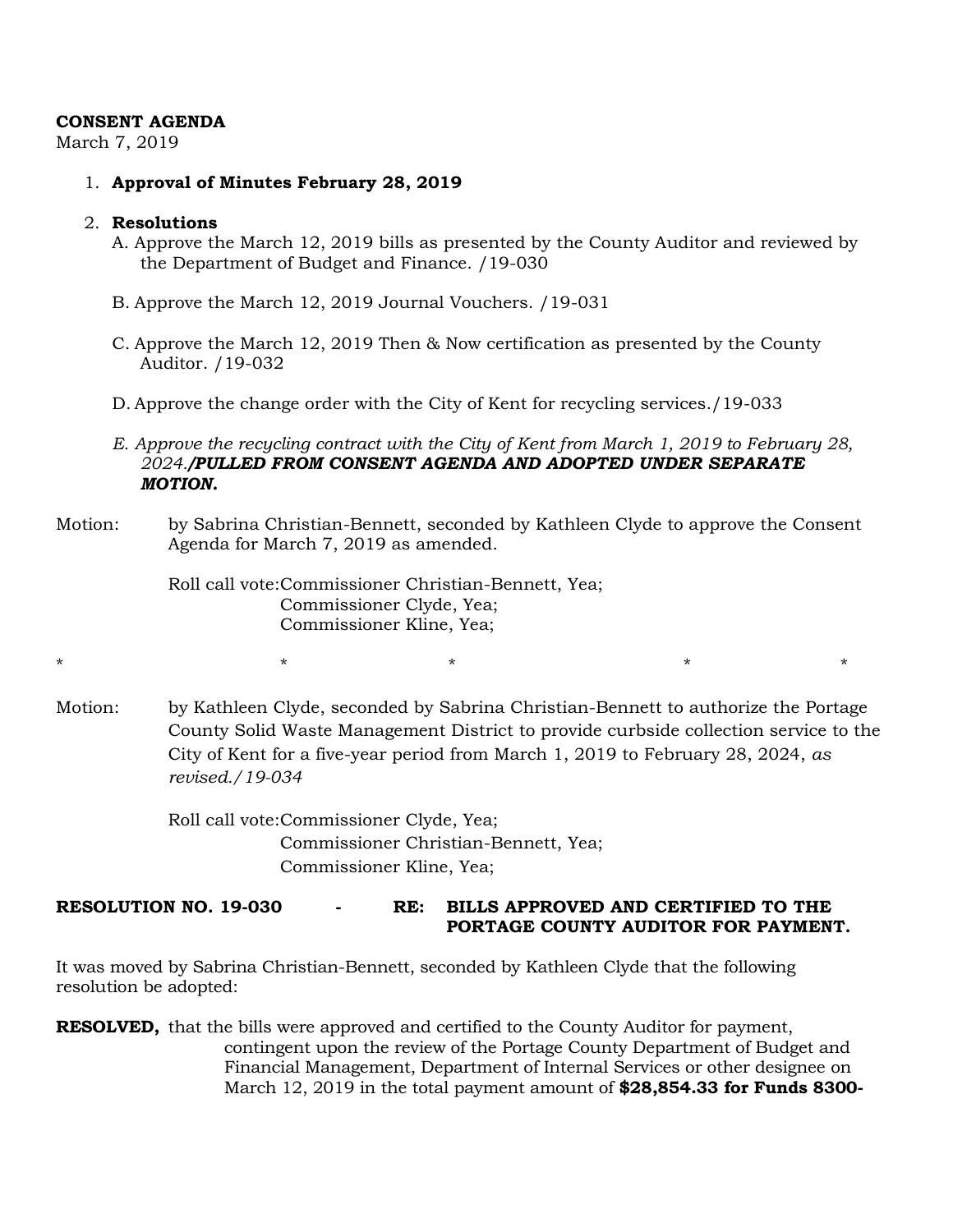**8399** as set forth in the Accounts Payable Warrant Report on file in the office of the Portage County Auditor; and be it further

**RESOLVED,** that the District Board of Commissioners finds and determines that all formal actions of this Board concerning and relating to the adoption of this resolution were taken in an open meeting of this Board and that all deliberations of this Board that resulted in those formal actions were in meeting open to the public in compliance with the law including Section 121.22 of the Ohio Revised Code.

Roll call vote as follows:

Vicki A. Kline, Yea; Sabrina Christian-Bennett, Yea; Kathleen Clyde, Yea;

## **RESOLUTION NO. 19-031**

This resolution was inadvertently omitted. This is for numbering purposes only.

# **RESOLUTION NO. 19-032 - RE: ACCEPTANCE OF THEN AND NOW CERTIFICATIONS FOR PAYMENT.**

It was moved by Sabrina Christian-Bennett, seconded by Kathleen Clyde that the following resolution be adopted:

| <b>WHEREAS,</b>  | Ohio Revised Code Section 5705.41 $(D)(1)$ authorizes the expenditure of moneys,<br>provided a certificate of the County Auditor is supplied stating that there was at<br>the time of the making of such contract or order and at the time of the execution<br>of such certificate a sufficient sum appropriated for the purpose of such contract<br>and in the treasury or in process of collection to the credit of an appropriate<br>fund free from any previous encumbrances (Then and Now Certification), and |
|------------------|--------------------------------------------------------------------------------------------------------------------------------------------------------------------------------------------------------------------------------------------------------------------------------------------------------------------------------------------------------------------------------------------------------------------------------------------------------------------------------------------------------------------|
| <b>WHEREAS,</b>  | the Then and Now Certification is recommended by the State Auditor's Office,<br>the Portage County Auditor's Office, and the Portage County Prosecutor's Office,<br>and                                                                                                                                                                                                                                                                                                                                            |
| <b>WHEREAS,</b>  | a listing of expenditures, attached hereto as Exhibit "A" and incorporated herein<br>by reference, has been certified by the County Auditor according to Ohio Revised<br>Code section 5705.41 (D)(1); now therefore be it                                                                                                                                                                                                                                                                                          |
| <b>RESOLVED,</b> | that the expenditures listed herein are properly certified by the County Auditor<br>in the amount of $$19,096.91$ dated <b>March 12, 2019</b> as set forth in Exhibit "A"<br>shall be paid; and be it further                                                                                                                                                                                                                                                                                                      |
| RESOLVED,        | that the District Board of Commissioners finds and determines that all formal<br>actions of this Board concerning and relating to the adoption of this resolution<br>were taken in an open meeting of this Board and that all deliberations of this<br>Board that resulted in those formal actions were in meeting open to the public<br>in compliance with the law including Section 121.22 of the Ohio Revised Code.                                                                                             |

Roll call vote as follows: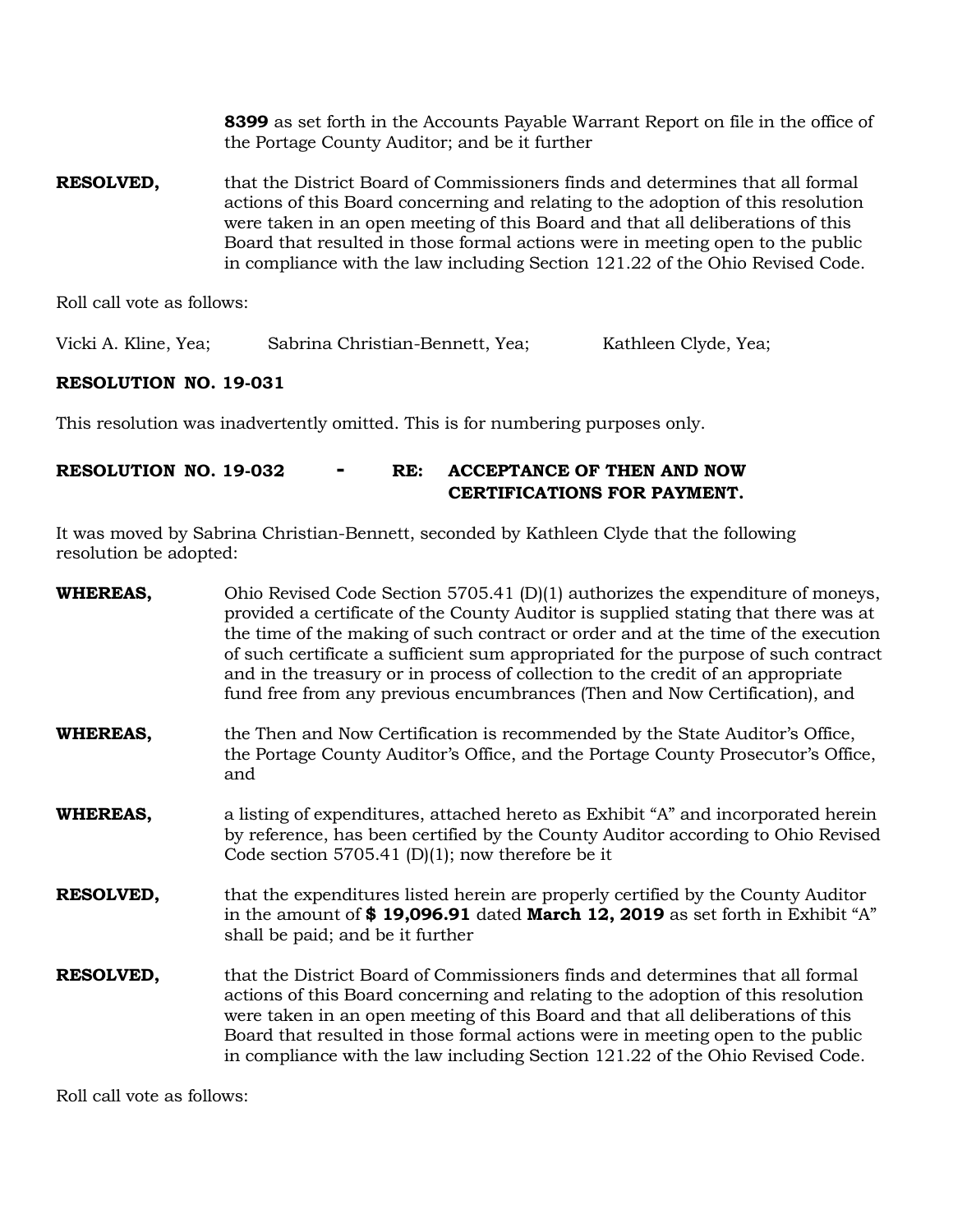# **RESOLUTION NO. 19-033 - RE: AUTHORIZE THE PORTAGE COUNTY SOLID WASTE MANAGEMENT DISTRICT TO ENTER INTO AN AGREEMENT CHANGE ORDER FOR SERVICES TO PROVIDE WEEKLY CURBSIDE COLLECTION SERVICE TO THE CITY OF KENT**

It was moved by Sabrina Christian-Bennett, seconded by Kathleen Clyde that the following resolution be adopted:

| <b>WHEREAS,</b>  | the Board of District Commissioners for the Portage County Solid Waste<br>Management District has been providing curbside recycling collection services to<br>Kent City since January 2000, and                                                                                                                                                                                                                         |
|------------------|-------------------------------------------------------------------------------------------------------------------------------------------------------------------------------------------------------------------------------------------------------------------------------------------------------------------------------------------------------------------------------------------------------------------------|
| <b>WHEREAS,</b>  | the City of Kent has expressed interest in continuing with the existing contract<br>with the District as per the terms and conditions described in the Change Order,<br>therefore be it                                                                                                                                                                                                                                 |
| <b>RESOLVED,</b> | that the Board of District Commissioners for the Portage County Solid Waste<br>Management District authorizes the Portage County Solid Waste Management<br>District to enter into another agreement to continue to provide recycling<br>collection services to the City of Kent for the pricing as described in the attached<br>Change Order from September 1, 2018 to February 28, 2019, and                           |
| <b>RESOLVED,</b> | that the Board of District Commissioners finds and determines that all formal<br>actions of this Board concerning and relating to the adoption of this resolution<br>were taken in an open meeting of this Board and that all deliberations of this<br>Board that resulted in those formal actions were in meetings open to the public<br>in compliance with the law including Section 121.22 of the Ohio Revised Code. |

Roll call vote as follows:

Vicki A. Kline, Yea; Kathleen Clyde, Yea; Sabrina Christian-Bennett, Yea;

**RESOLUTION NO. 19-034 - RE: AUTHORIZE THE PORTAGE COUNTY SOLID WASTE MANAGEMENT DISTRICT FOR SERVICES TO PROVIDE CURBSIDE COLLECTION SERVICE TO THE CITY OF KENT FOR A FIVE (5) PERIOD FROM MARCH 1, 2019 TO FEBRUARY 28, 2024.**

It was moved by Kathleen Clyde, seconded by Sabrina Christian-Bennett that the following resolution be adopted:

**WHEREAS,** the Board of District Commissioners for the Portage County Solid Waste Management District submitted a proposal to extend curbside recycling collection services to City of Kent, which has been accepted by the City Council, now therefore be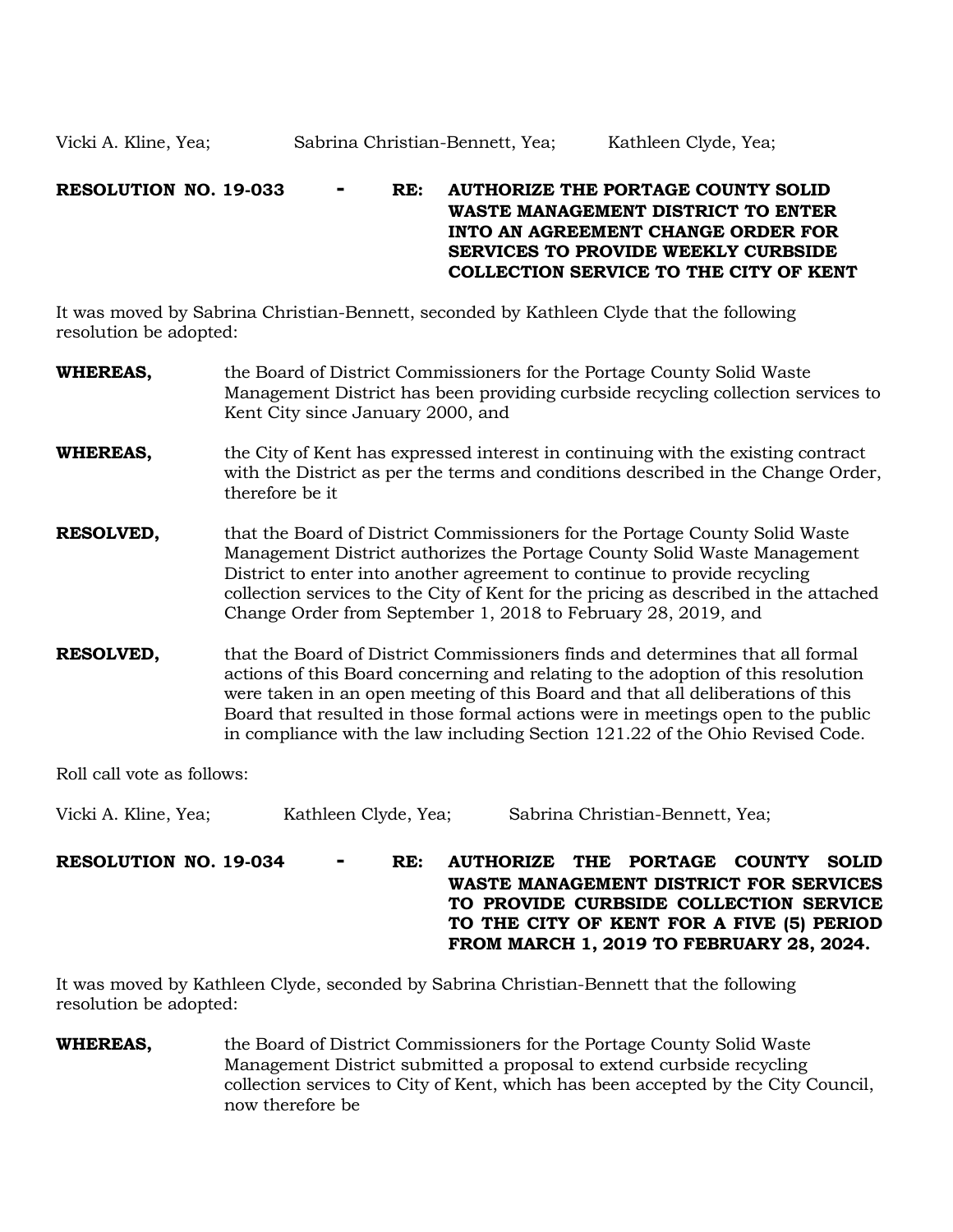**RESOLVED,** that the Board of District Commissioners for the Portage County Solid Waste Management District authorizes the Portage County Solid Waste Management District to enter into an agreement to provide curbside service at \$5.50 per month for each residence in the City of Kent for service to begin March 1, 2019 and to continue for a period of five (5) years, with annual increases according to the fee schedule below, ending on February 28, 2024:

| Service fee from March 1, 2019 to February 28, 2020 | $\frac{1}{2}$ \$5.50 per month |
|-----------------------------------------------------|--------------------------------|
| Service fee from March 1, 2020 to February 28, 2021 | $\frac{1}{2}$ \$5.67 per month |
| Service fee from March 1, 2021 to February 28, 2022 | $\frac{1}{2}$ \$5.83 per month |
| Service fee from March 1, 2022 to February 28, 2023 | $\frac{1}{2}$ \$6.05 per month |
| Service fee from March 1, 2023 to February 28, 2024 | $$6.19$ per month              |

;and be it further

**RESOLVED,** that the Board of District Commissioners finds and determines that all formal actions of this Board concerning and relating to the adoption of this resolution were taken in an open meeting of this Board and that all deliberations of this Board that resulted in those formal actions were in meetings open to the public in compliance with the law including Section 121.22 of the Ohio Revised Code.

Roll call vote as follows:

|  | Vicki A. Kline, Yea; | Kathleen Clyde, Yea; | Sabrina Christian-Bennett, Yea; |
|--|----------------------|----------------------|---------------------------------|
|--|----------------------|----------------------|---------------------------------|

### **REGULAR AGENDA**

March 7, 2019

# **Discussion:**

- 1. Reorganization of Commissioners' Departments Director Steiner mentioned he will not be attending meetings each week if he has Consent Agenda items and the Board concurred.
- 2. Journal Entries
	- A. Resignation of Richard Rabatin, CDL Truck Driver effective March 8, 2019./Journal Entry
	- B. Posting of the full time permanent CDL Truck Driver replacing Richard Rabatin./Journal Entry

### **JOURNAL ENTRY**

March 7, 2019

1. The Board of Commissioners signed the Personnel Action Form accepting the resignation of Richard Rabatin, CDL Truck Driver, for Portage County Solid Waste Management District, effective March 8, 2019, presented by Janet Kovick, Human Resources Director.